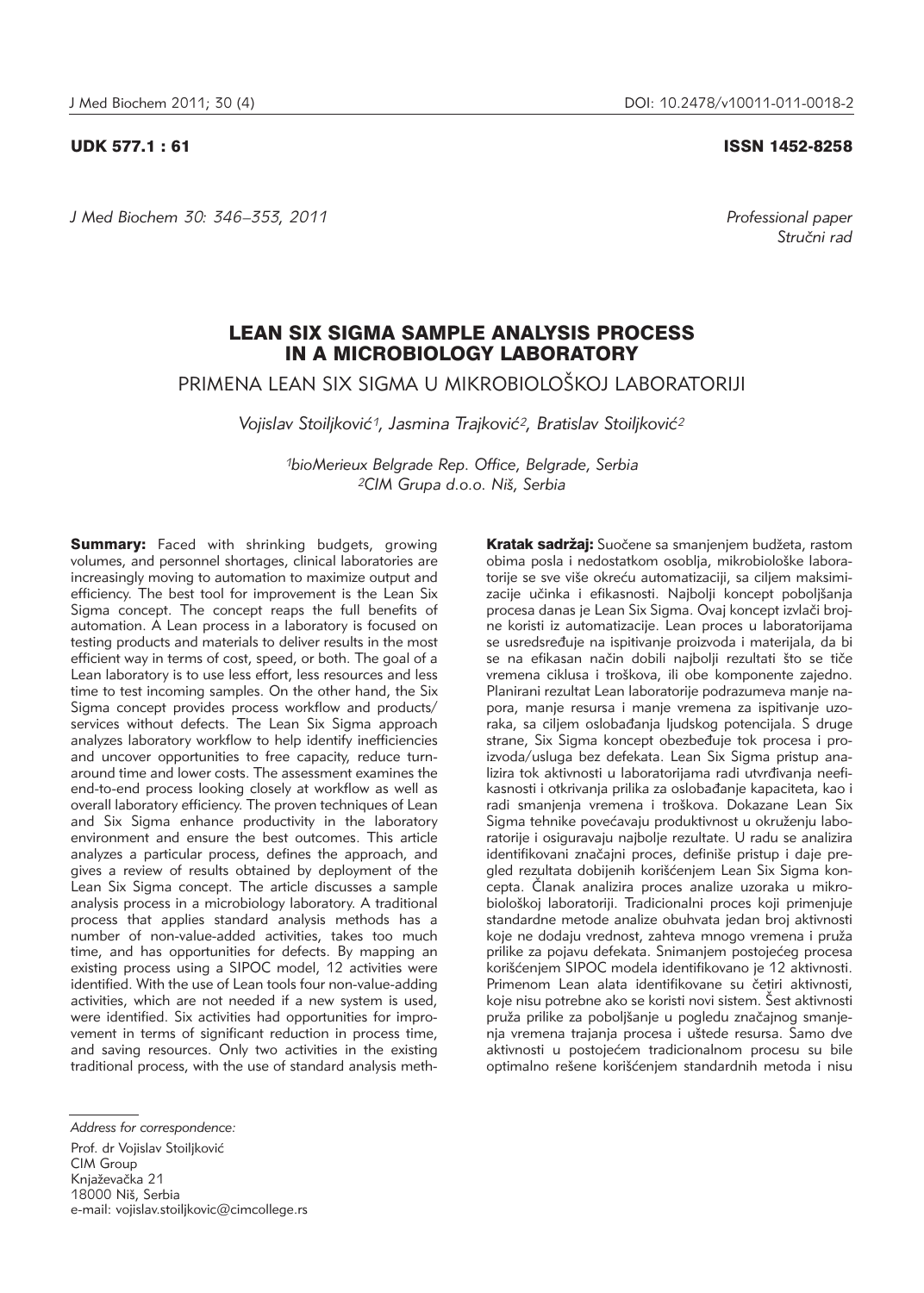ods were optimally solved, and this did not require redesign or removal. The application of Lean Six Sigma concepts and automated analysis systems on a new process led to only nine activities in the process that now takes much less time and uses less resources. This article presents a description of the main principles, practices, and methods used in Lean and Six Sigma. The Lean tools particularly discussed here are 5s and spaghetti diagram. For Six Sigma, DMAIC methodology is used, and a review of applied quality tools for certain process improvement phases is given.

Keywords: Lean, Six Sigma, process improvement, DMAIC methodology, 5s

## Introduction

Six Sigma is a concept developed by Motorola in the 1980s. The main focus was to reduce variations in manufacturing and the target was 3.4 defects per million opportunities (DPMO). After its successful implementation, other organizations started to implement it. Tremendous results achieved by General Electric gave Six Sigma a threefold boost. Then organizations combined Lean manufacturing tools with Six Sigma and the new term was coined  $-$  Lean Six Sigma (1–7).

Six Sigma has been embraced later by many organizations and industries involved in manufacturing and transactional services, as a cost-effective way to improve quality and productivity. As a method to eliminate variation and defects, Six Sigma makes use of a structured approach (DMAIC methodology) and statistical tools to find the root causes behind problems and to drive processes toward near-perfection (8, 9).

On the other hand, Lean utilizes a unique set of tools to streamline processes and eliminate unnecessary, time-consuming steps. It seeks to enhance performance and meet customer needs by reducing complexity, improving process flow and removing unnecessary or non-value-added activities.

Both Lean and Six Sigma strategies call for product focus and customer focus in terms of their requirements. Both tools are improvement tools, but one should focus more on those that are more relevant. If wastes need to be minimized or productivity needs to be improved, then focus on Lean, and if product variation needs to be controlled, then Six Sigma must be applied.

Lean means Speed and Low Cost: Goal - Reduce waste and increase process speed; Focus – Bias for action/Implementing known solutions; Method – Kaizen events. Lean Speed Enables Six Sigma Quality.

*Six Sigma means Culture and Quality:* Goal – Improve performance on Customer CTQs; Focus -Root Cause Analysis/ Developing Solutions; Method – Black Belts dedicated to projects. Six Sigma Quality Enables Lean Speed – Fewer Defects Means Less Time Spent on Rework.

zahtevale redizajn ni uklanjanje. Primena Lean Six Sigma koncepata i automatizovani sistemi analize u novom procesu utvrđuju samo do 9 aktivnosti u procesu, pa je tako potrebno mnogo manje vremena i resursa. U ovom radu se daje opis osnovnih principa, praksi i metoda korišćenih u Lean i Six Sigma konceptu. Posebno su analizirani Lean alati 5S i spaghetti dijagram. Za Six Sigma koristi se DMAIC me todologija i daje se pregled primenjenih alatki za poboljšanje kvaliteta za pojedine faze poboljšanja procesa.

Ključne reči: Lean, Six Sigma, poboljšanje procesa, DMAIC metodologija, 5s

Lean Six Sigma for services is a business improvement methodology that maximizes shareholder value by achieving the fastest trade of improvement in customer satisfaction, cost, quality, process speed and invested capital (3, 4).

Service processes are usually slow processes, which are expensive. Slow processes are prone to poor quality which drives costs up and drives down customer satisfaction and hence revenue. The result of slow processes: more than half the cost in service applications is non-value-add waste.

Service processes are slow because there is far too much »work-in-process« (WIP), often the result of unnecessary complexity in the service offering. It does not matter whether the WIP is reports waiting on a desk, emails in an electronic inbox, or sales orders in a database. When there is too much WIP, work can spend more than 90% of its time **waiting**, which does not help your customers at all and, in fact, creates or inflicts substantial waste (non-value-add costs) in process (2).

The objectives of Lean Six Sigma are as follows:

- Provide higher-quality products and services to customers.
- Achieve customer-driven design of these products and services by
- Converting user needs into design parameters.
- Provide documentation and tracking system for future design endeavors.
- Develop delivery processes that are efficient and effective.
- Involve suppliers early in the process.
- Require data-driven decision making and incorporate a comprehensive set of quality tools under a powerful framework for effective problem solving.
- Provide tools for analyzing process flow and delay times at each activity in a process.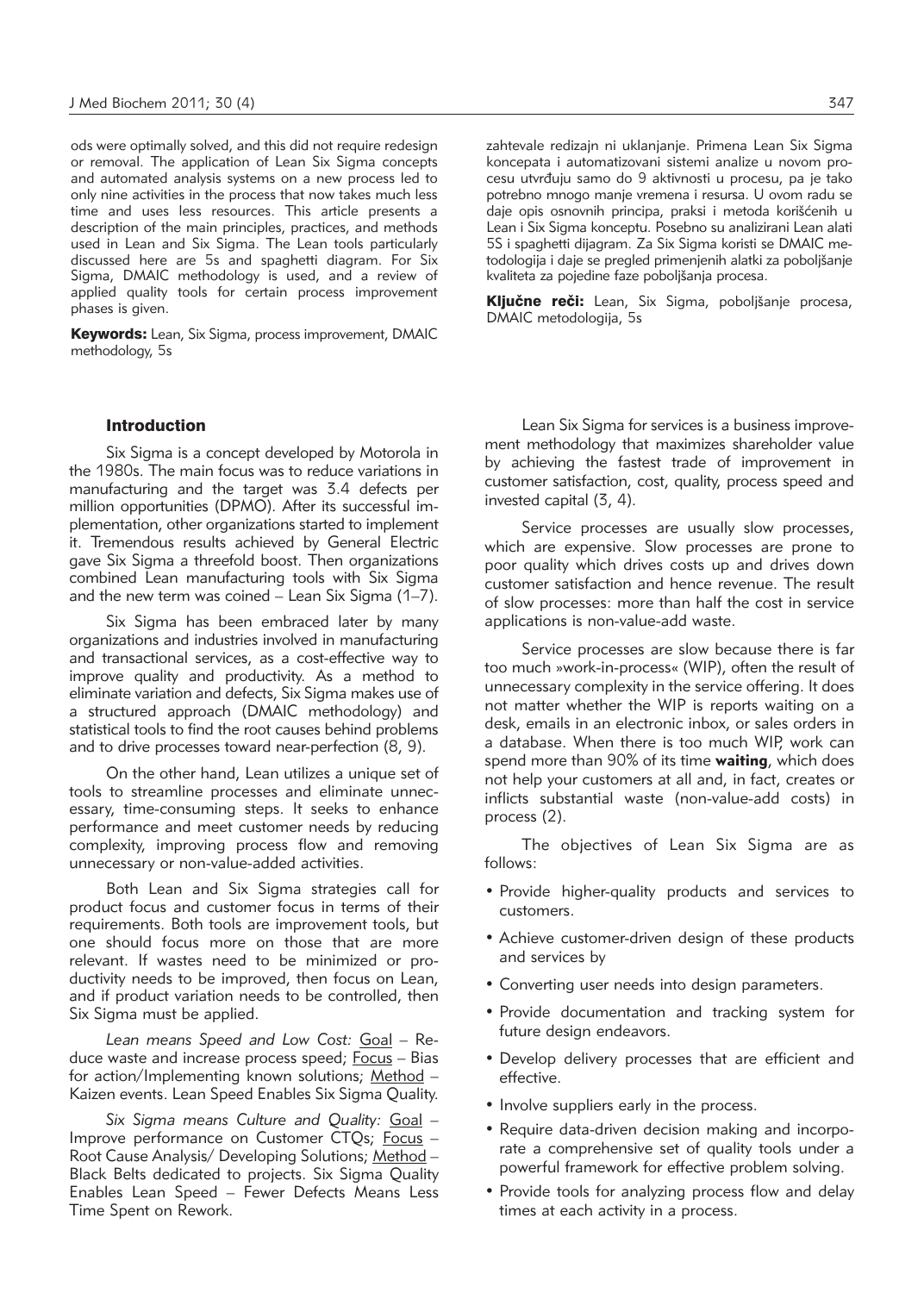The most important Lean tools used in different stages of process improvement are: 5S, Kaizen, Kanban, Visual Management, Takt Time, Value Stream Mapping (1).

Six Sigma uses DMAIC–Define Measure Analyze Improve Control methodology which includes the tools as follows: SIPOC model, Process Mapping, Affinity Diagram, Brainstorming, Pareto diagram, Ishikawa diagram, SPC – Statistical Process Control – control charts, Measurement System Analysis, Process Capability Studies, QFD - Quality Function Deployment, FMEA – Failure Mode and Effect Analysis, Design of Experiment (2).

In this article we present results achieved in the Lean Six Sigma project »Improvement of a sample analysis process in a microbiological laboratory« conducted in a health care institution in Serbia. The project has been realized in collaboration with the French company bioMérieux and the Jean-Marc CASSORLA consulting company.

# Sample analysis process in a microbiological laboratory

CIM Group and bioMérieux Belgrade Office, in collaboration with the consultant Jean-Marc Cassorla, developed an As-Is process flowchart based on the SIPOC (Supplier Input Process Output Customer) model. Software »Visual Processes« developed by CIM Group (11, 12) was used for gathering knowledge about the process itself as well as for creating a process flowchart. The result of knowledge acquisition and process modeling is shown in *Figure 1*.

At the process map we can identify the three different activities: activities which produce an added value and which are optimally realized (**white color**); activities which could be improved during the analysis process by using an automated system (**yellow color**), and activities which do not add value (**red color**) and thus are not needed at all. Their removal will result in: (i) significant saving of resources and time needed for analysis, (ii) improving quality of results and (iii) standardization of the approach.



**Figure 1** Sample analysis in a microbiological laboratory – process flowchart.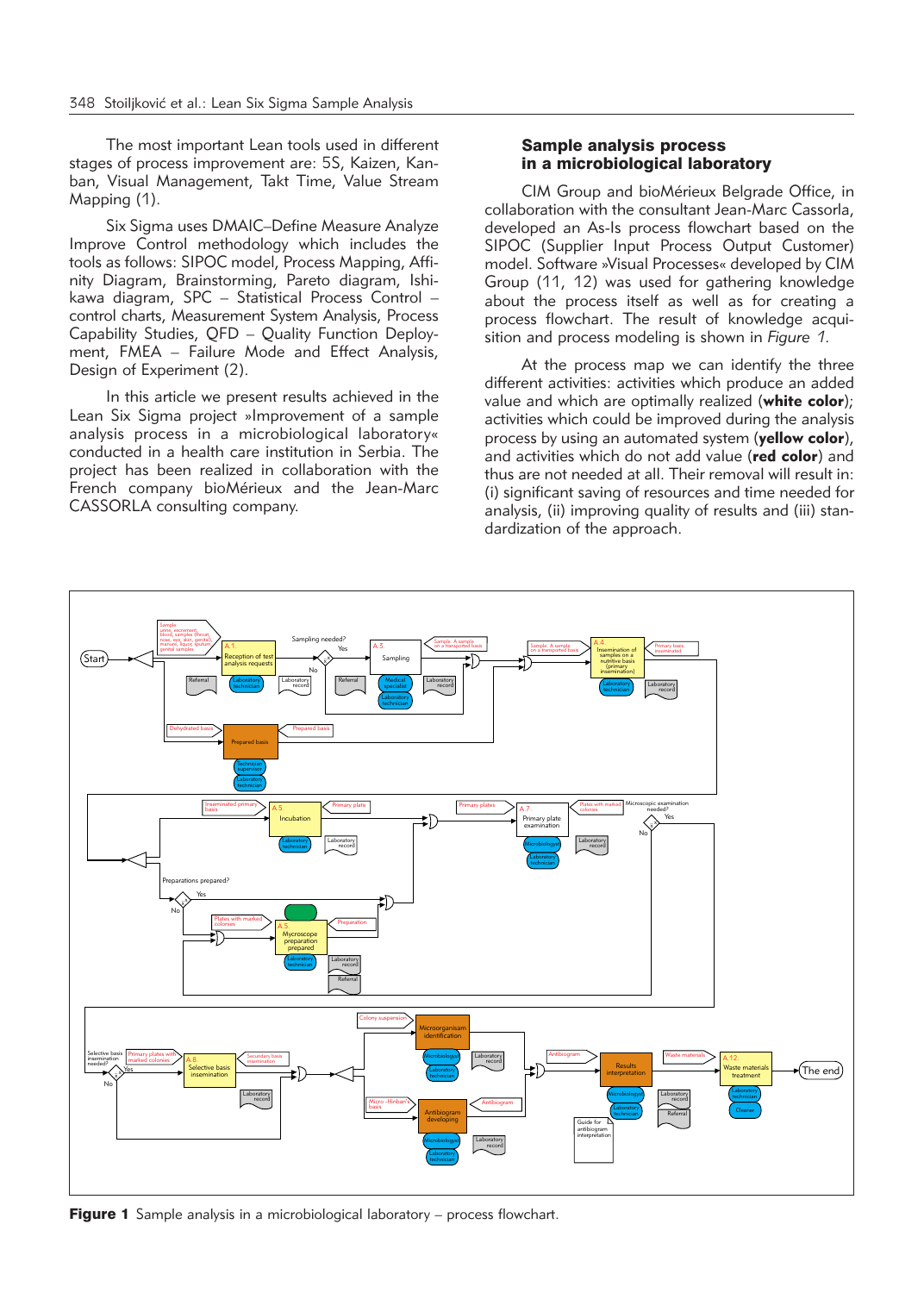#### Losses in the existing sample analysis process in a microbiology laboratory

There are 7 big wastes in processes: non-valueadded processing, overproduction, inventory, waiting, defects, movement, and transportation. In order to identify dispersion in a process, it was necessary to measure different aspects in the sample analysis process in a microbiology laboratory. Measurement was conducted in the whole process starting from reception of the samples in order to be analysed till the ending of the analysis and preparation of the resulting reports.

Based on the obtained data, CIM Group and bioMerieux performed a Pareto analysis by considering the number of samples received for microbiological examination during a week at a frequency of every 30 minutes. This is shown in *Figure 2*.

The 80% of all samples of the subject healthcare institution were received at the following time: 12:00; 10:30; 13:00; 13:30; 11:30; 14:00; 9:00 and 9:30. The remaining 20% of all samples were received during the rest of the day.

The most of samples were received between 9:00 AM and 2:00 PM. The analysis of distribution of sample reception per day, shows that the reception varies from day to day. This gives the opportunity for the application of the LEAN principles and tools: Kaizen, 5s, Process Flow, Spaghetti/ Layout Diagram, Value Stream Map, Standard Work, 5 Why, etc. They have to ensure time rate for sample reception and sample examination as well as a pull system similar to car manufacture.

The second Pareto analysis was done for microbiological examination based on sample types and analysis types (*Figure 3*).

The Pareto diagram in *Figure 3* shows that two types of samples (i.e. urine and genital) participate with more than 80% of all sample types. This means that the focus of all the efforts for improvement



**Figure 2** Analysis of sample reception during the week based on reception time.

should be on these two types of analysis, since they offer much more opportunities for improvement.

The next Pareto analysis considers the groups of activities in the process of microbiological examination (*Figure 4*). From the Pareto diagram shown in *Figure 4* (and from other data that is not publicized due to space limitation) it could be concluded that the group activities »Technical« appear most frequently and participate with 23.75% in the total process duration. The positions two to five are taken by the following groups of activities: movement with 23.04%, other activity with 20.43%, administration with 18.05% and walking with 14.73% (% are given by considering the total number of appearances for microbiological examination). These numbers indicate that there are many opportunities for reduction or even for elimination of dispersion for Movement and Walking. This has to be done with the modification of the technical and administrative conditions in order to reduce the duration of these groups of activities. The group of activities Other Activity should be split into activities in order to identify opportunities for reduction in duration for these activities as well.



Figure 3 Analysis of the number of examination/appearance of sample types/analysis types.



Figure 4 Pareto diagram for the analysis of the number of appearances of group activities in the process of microbiological examination.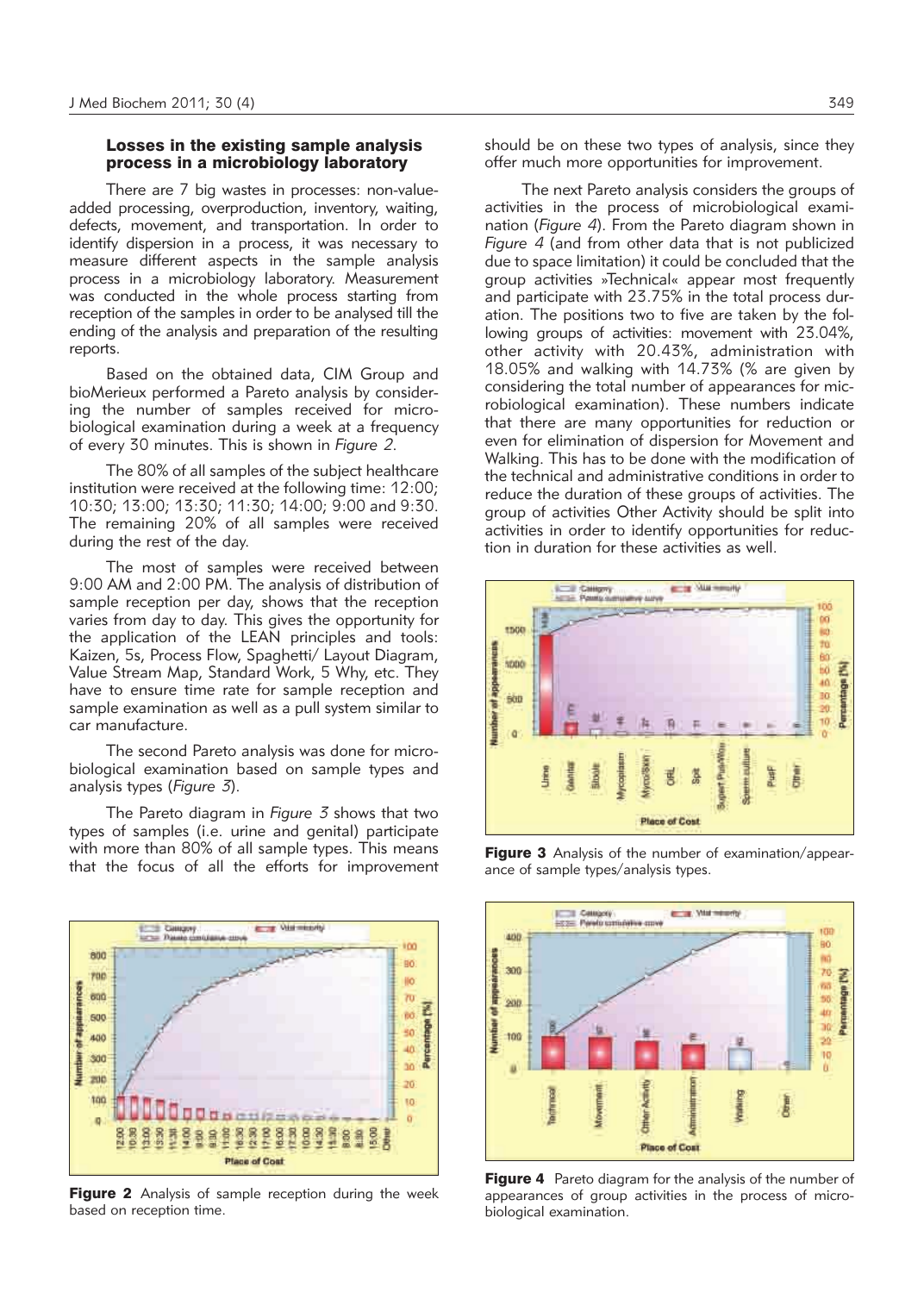All previously mentioned Pareto analyses were conducted by considering days per week in order to discover dispersion per days. Please note that these results are not shown in this article, but are included in the project reports.

Besides Pareto analyses for the groups of activities, we also conducted a Pareto analysis for activities that appear in a process of analysis of samples in a microbiological laboratory. In the process of microbiological examination there are many activities. In the previous analysis, the activities were grouped into five groups. Here we give an analysis of the number of appearances for every activity regardless of the group the activity be longs to. Additionally, we show an analysis of the number of appearances of activities within some of the groups of activities (this is not shown in the article).

The highest number of appearances had the activity *Reading 24/48H Other Samples*, followed by the activities *MSB (Microbiology Security Benc)*, *Read ing 24/48H Urine and stool* etc.

The above-mentioned Pareto analysis shows where the highest dispersion is and where to put effort for improvement. One of the biggest losses is Movement, i.e. unnecessary motion. This leads to the phenomenon of Spaghetti diagram. CIM Group and bioMerieux created movement of samples through premises where the sample analysis has been performed. As a result, they created several Spaghetti diagrams.

*Figure 5* illustrates dispersion which is a result of unnecessary motion. Routes of movement are large enough which leads not only to movement but also to unnecessary transport of samples and wastes which emerge during the sample analysis process.

Besides the previously mentioned analyses, we conducted an analysis of variation of sample analysis duration. For this purpose, the ImR - Individual Moving Range Chart control card (10, 11) was used. This analysis we have done by using the software SPC.Net developed by CIM Group (12–14).

From the control card it can be concluded that there is a huge variation in sample analysis duration. There is a rapid increase of lead time duration for the samples 48, 50 and 51. This means that the process ability is low, which could be seen in results shown in *Table I*. In order to reduce variation in delivery of samples for analysis, it is mandatory to reengineer the process in the whole supply chain, i.e. to all health institutions which deliver material for analysis. This includes (i) determination of points for taking over of material; (ii) planning of vehicle routes; (iii) extension and improvement of capacity of car park; (iv) education of external institutions about the concept of an »extended« organisation in the supply chain.

As it is shown in *Table I,* Cpk is equal to 0.8339, which is significantly less than 1.33 which represents a minimum for a process to be capable. Variation of sample analysis duration is very high, which means that this process could be drastically improved.

Table I Capability of the characteristic lead time in the sample analysis process.

| $USL = 250$                                                           | $Cr = 0.94168185$    |  |
|-----------------------------------------------------------------------|----------------------|--|
| Target value $= 150$                                                  | $C_p = 1.06192780$   |  |
| $LSL = 50$                                                            | $CpkUp = 1.28993235$ |  |
| $UCL = 141.0846$                                                      | $CpkDn = 0.83392721$ |  |
| $x = 128.5294$                                                        | $Cpk = 0.83392721$   |  |
| $LCL = 115.9742$                                                      | $Cpm = 0.87650119$   |  |
| Moving range chart: $UCL = 15.42496$<br>MR average = $4.72$ ; LCL = 0 |                      |  |



Figure 5 Spaghetti diagram for the analysis of coproculture.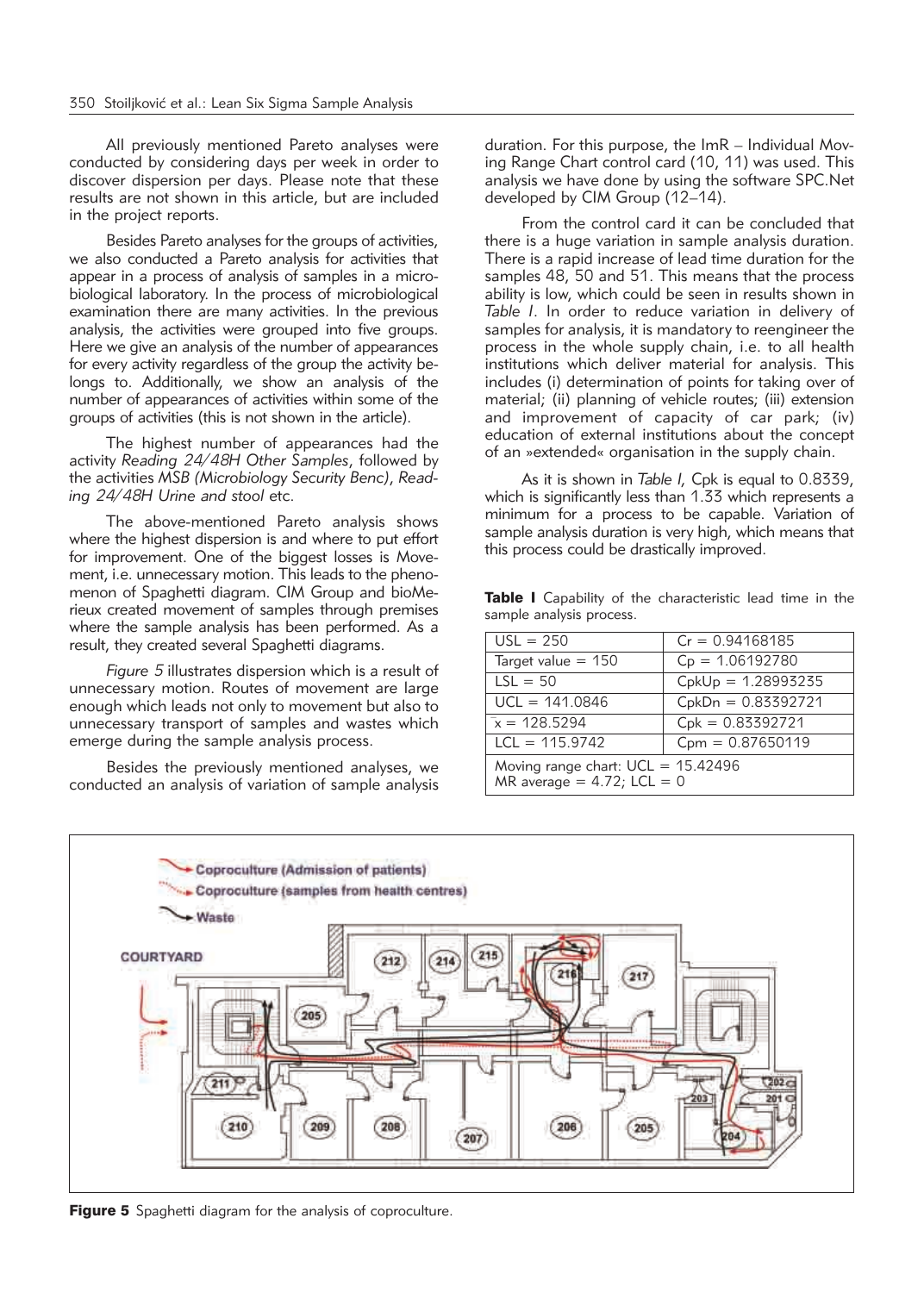

Figure 6 Ishikawa diagram for the consequence »*Too long duration of analysis«*.

Too long duration of analysis is the consequence of a disorganized process, i.e. causes that lead to that effect. To resolve this problem, we conducted an Ishikawa analysis by using the software Ishikawa. Net developed by CIM Group (*Figure 6*).

After creating a process map of the As-Is process, performing measurement in the process and conducting analyses, we came to the conclusion that it is mandatory to: (i) reengineer the existing process in order to eliminate activities which do not create added value; (ii) replace a part of equipment for laboratory examination; and (iii) reorganize the existing layout in order to eliminate dispersion.

# Lean process for the sample analysis process in a microbiological laboratory

The sample analysis process in a microbiological laboratory is recorded, measurement is performed, an analysis using quality methods and tools is conducted and the conditions are created in order to consider proposals for improvement of the existing process. The new Lean process for sample analysis in a microbiological laboratory is shown in *Figure 7*. This process does not contain activities which do not create added value. This is achieved by redesigning the process and by using new equipment which enables fulfilling the Lean principles, i.e. eliminates dispersion in the process.

Besides the redesigning of the existing process

and renewal of equipment for analysis, it was necessary to redesign the existing layout in the rooms used for analysis. This has to be done in order to enable elimination of dispersion in movement, transport, stock and defects. It is to be expected that the conducted changes in the process will lead to a significant reduction in the duration of analysis as well as increase of the available space.

*Figure 8* shows flows of samples for all analyses which are performed in a healthcare institution. If we compare the routes of movement shown in *Figure 5* (which represents the status before transition of the considered process into the Lean process) with the routes shown in *Figure 8*, we can easily observe simplifications and improvements that the new Lean process offers.

Simultaneously with the redesign of the sample analysis process in the microbiological laboratory, we applied the 5S concept which ensured that every »thing« is in its place and that everything is orderly and clean. This results in a Lean automated process.

Modification made in the sample analysis process in a microbiological laboratory by the introduction of Lean and Six Sigma concepts led to significant savings (see *Table II*).

Using **Previ Isola-e** potentially frees staff 5.7 hours a day with activities and preparation of samples semination. Using a **Vitek II** potentially frees 11.6 staff hours per day with activities after leaving the samples from the first incubation.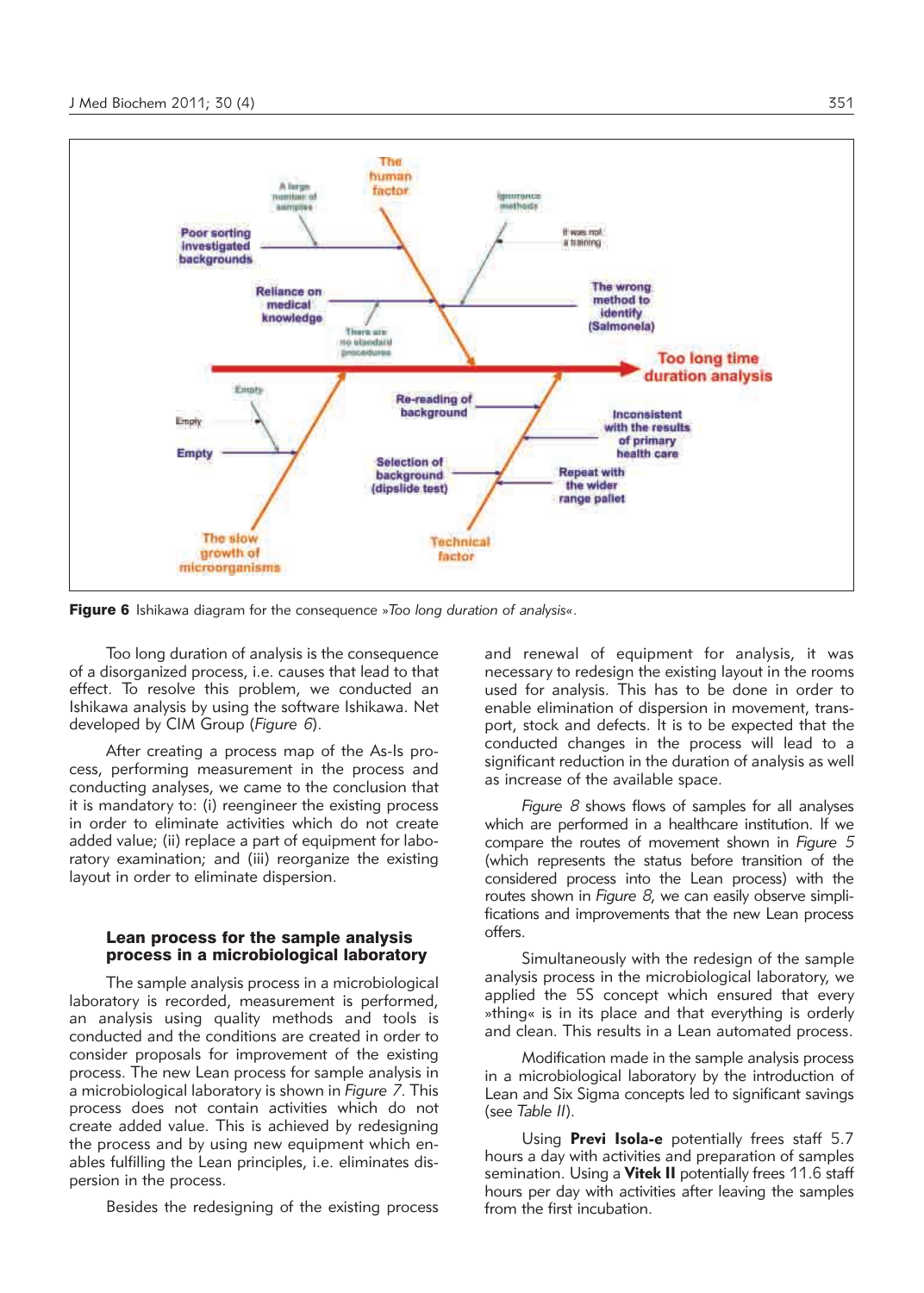

Figure 7 Lean process for sample analysis in a microbiological laboratory.



Figure 8 Lean process without a Spaghetti diagram.